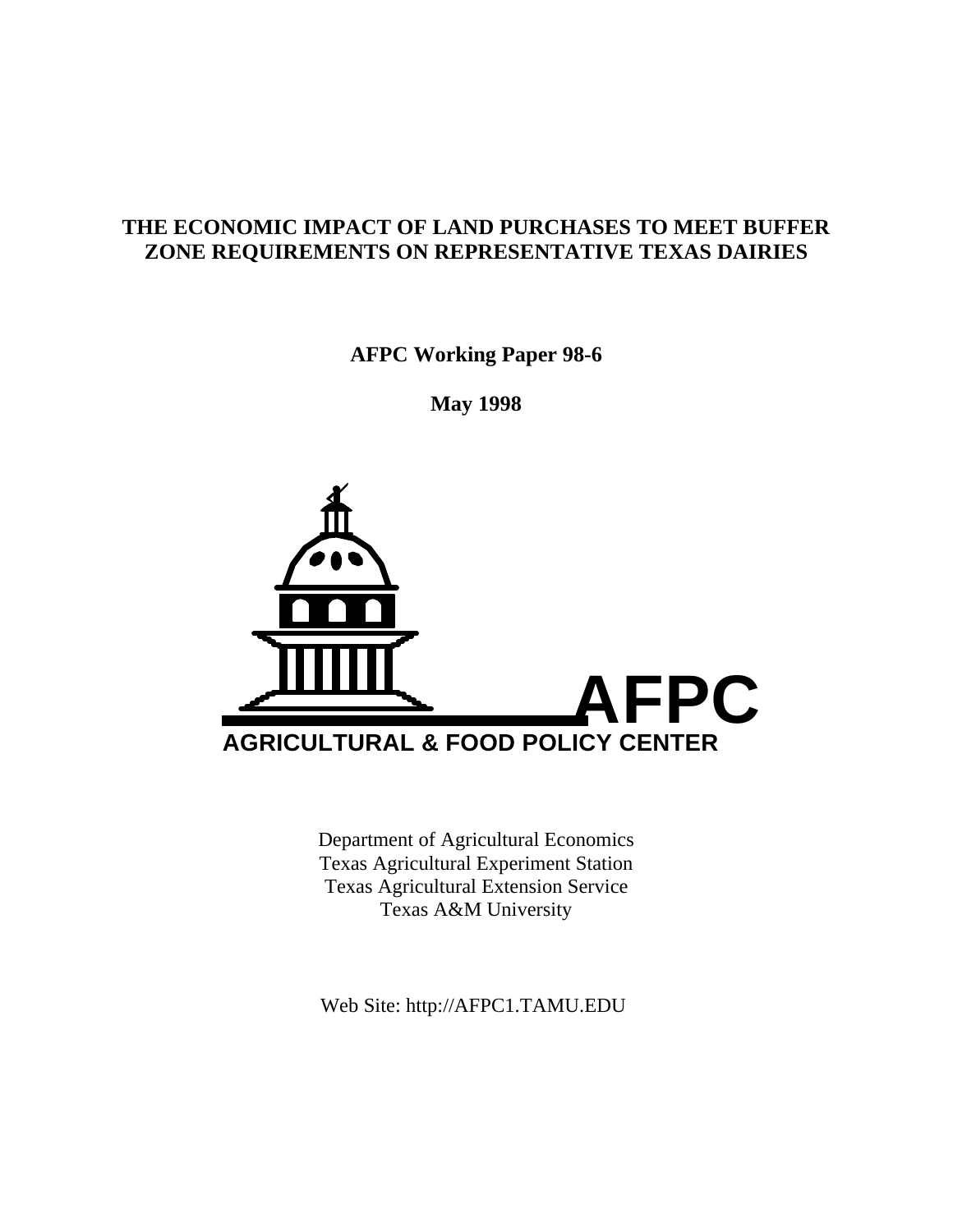A policy working paper is designed to provide economic research on a timely basis. It is an interim product of a larger AFPC research project which will eventually be published as a policy research report. These results are published at this time because they are believed to contain relevant information to the resolution of current policy issues. AFPC welcomes comments and discussions of these results and their implications. Address such comments to the author(s) at:

> Agricultural and Food Policy Center Department of Agricultural Economics Texas A&M University College Station, Texas 77843-2124

or call 409-845-5913.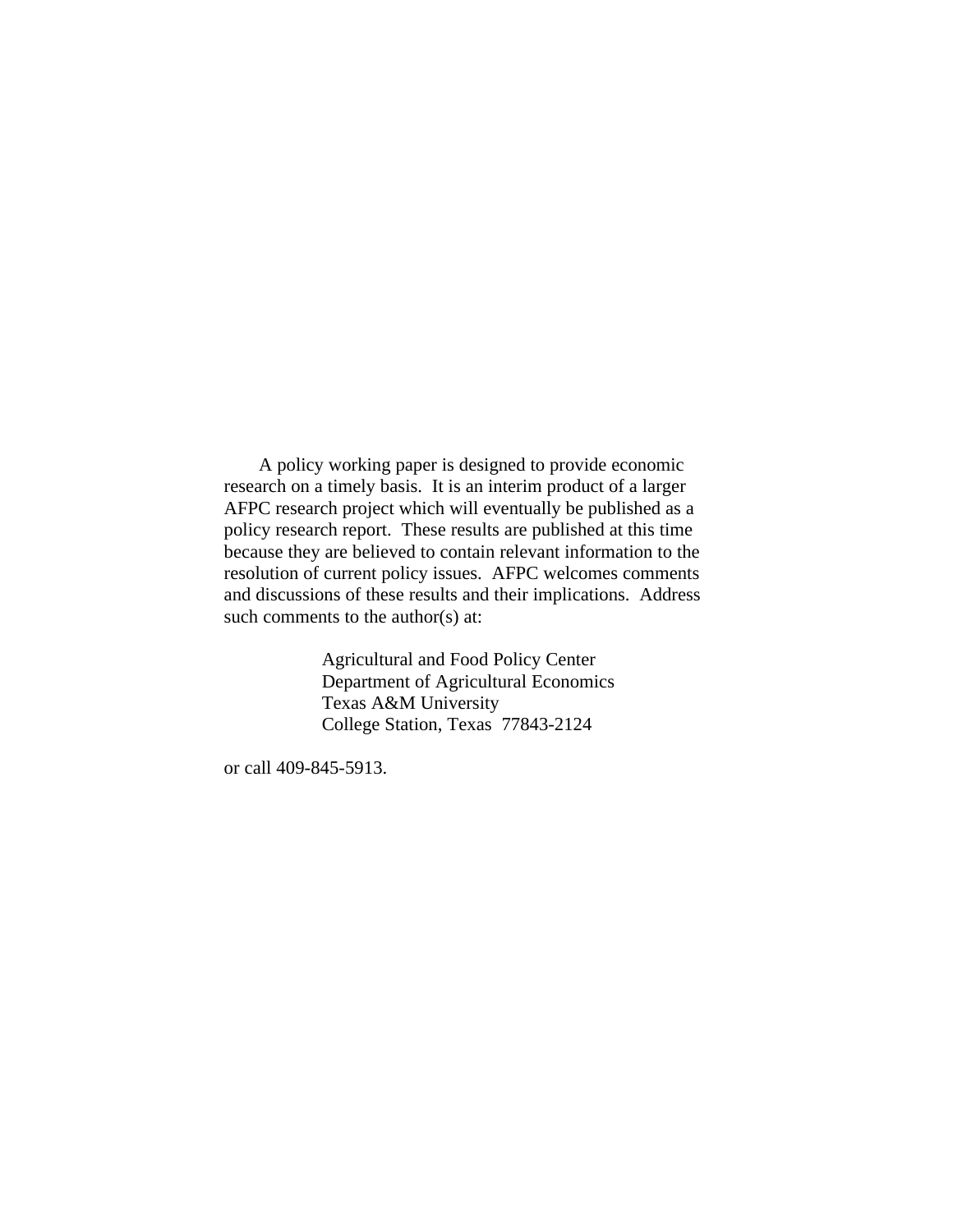# **THE ECONOMIC IMPACT OF LAND PURCHASES TO MEET BUFFER ZONE REQUIREMENTS ON REPRESENTATIVE TEXAS DAIRIES**

**AFPC Working Paper 98-6**

David P. Anderson Edward G. Smith James W. Richardson Ronald D. Knutson

Agricultural and Food Policy Center Department of Agricultural Economics Texas Agricultural Experiment Station Texas Agricultural Extension Service Texas A&M University

May 1998

College Station, Texas 77843-2124 Telephone: (409) 845-5913 Web Site: http://AFPC1.TAMU.EDU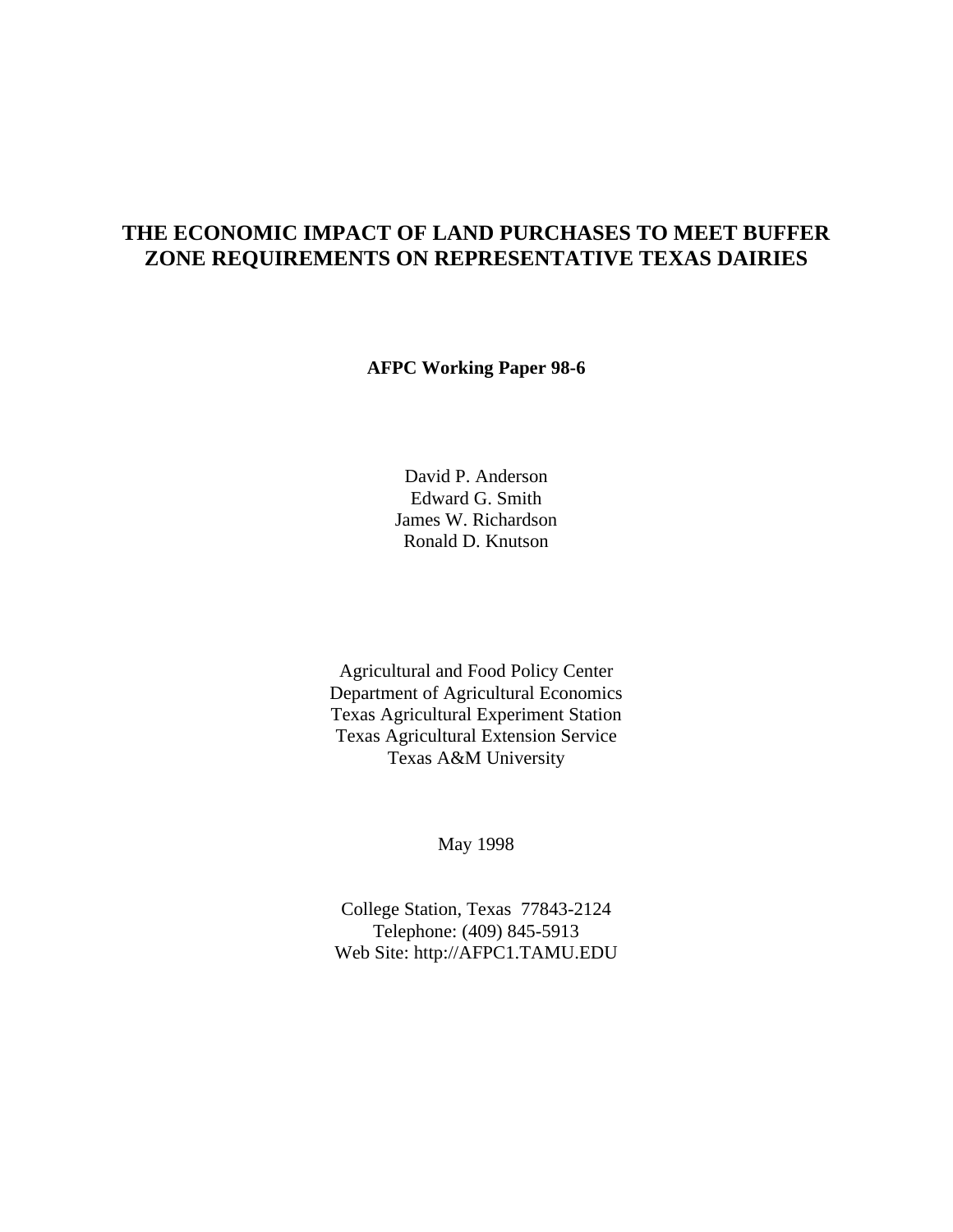#### **Background**

This briefing paper contains an analysis of the proposed TNRCC rule as printed in the Texas Register, March 6, 1998 on Texas dairy farms. The proposed rule states:

> "At the time of initial application, any new facility or expansion of an existing facility designed to confine livestock in numbers equal to or greater than 1000 animal units, or confine poultry at numbers greater than 30,000 with a liquid waste handling system shall not locate any permanent odor sources within 0.50 miles of any occupied residence or business structure, school, church, or public park without written consent and approval from the landowner. For the purposes of this section, any measurement of a buffer distance shall be from the nearest edge of the permanent odor source to the nearest edge of an occupied structure or designated recreational area listed under this subsection."

The 1000 animal unit CAFO definition relates to about 700 dairy cows.

The Agricultural and Food Policy Center maintains a database of 26 representative dairy farms in the major production areas around the country. Four of those dairy farms are located in Texas. There are two dairies, representing moderate and large scale operations in the Erath and Hopkins County areas. The large dairy in each region exceed the number of animal units defined as a CAFO when considering cows, replacement heifers, calves and bulls.

A complex regulation such as the TNRCC proposed rule is not easily analyzed from an economic perspective because of the myriad of assumptions that must be made relative to the spatial and economic characteristics of land markets. This paper includes the assumptions that are made to perform the analysis, a brief discussion of the impacts of purchasing the necessary land, the results, farm characteristics and baseline projections.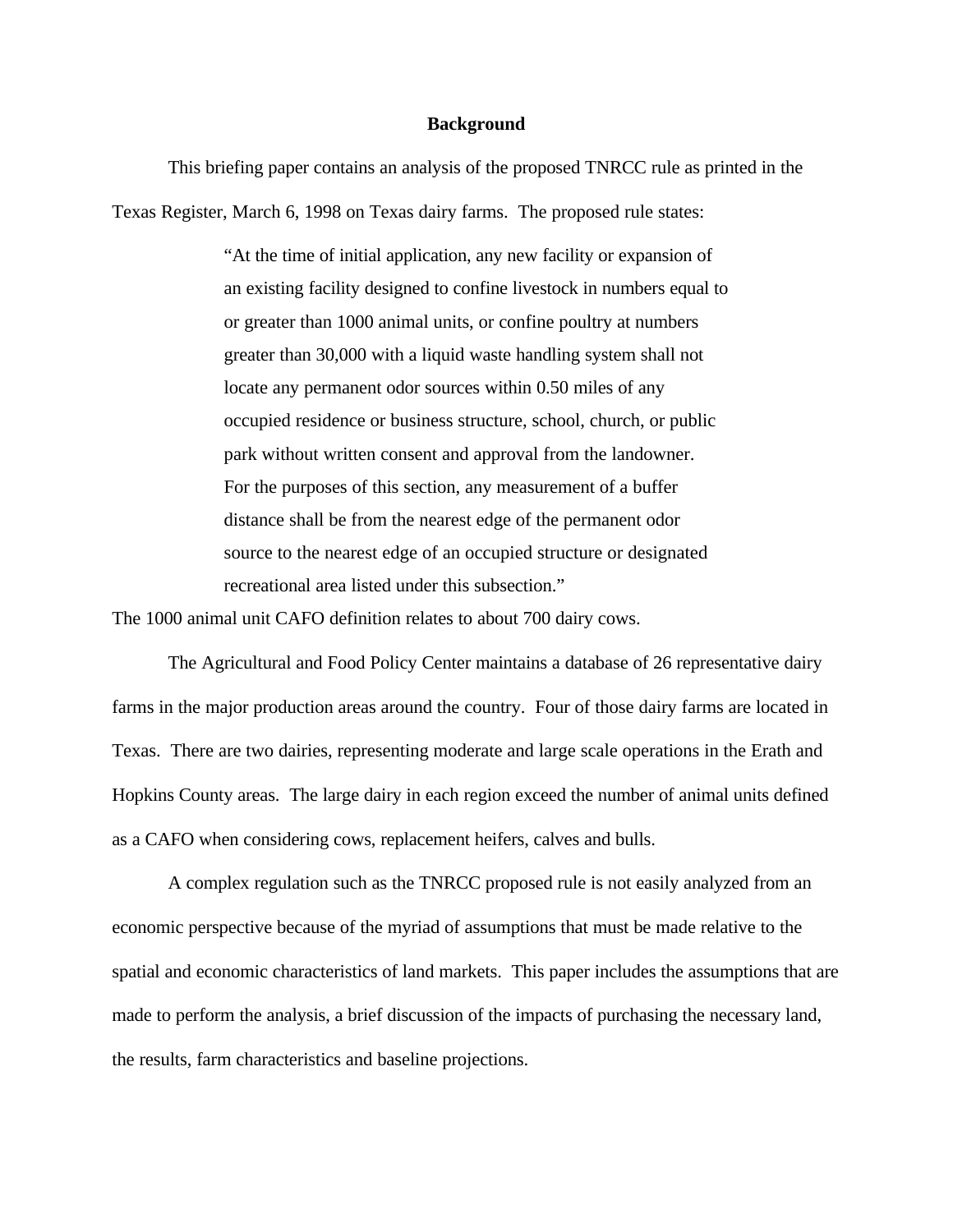#### **Assumptions**

The following assumptions are incorporated into this analysis.

- ! The dairy needs at least 1440 acres to meet buffer zone requirements. This acreage assumes the dairy sits on 160 acres of land at the center of a 1 ½ mile square tract of land.
- ! The additional land necessary to meet the 1440 acre requirement is readily available and is purchased in 1998 at current market value.
- ! The additional purchased land has the same proportion of pasture and cropland as currently exists on each representative farm.
- ! The leased land currently on the representative farm does not have to be purchased.
- ! The farm can purchase the additional land with no down payment, 100% long-term debt financing, and a variable interest rate of 8.44% APR in 1998 without exceeding a total term debt-to-asset ratio of 50 percent.
- ! The additional pasture and crop land is leased to area farmers and ranchers at cash rates equal to what the dairy is currently paying for its leased land.
- ! Before the additional land is purchased the farms have a long-term debt to asset ratio of 30 percent.
- ! Intermediate term debt is assumed at 30 percent on machinery and intermediate term facilities. The representative dairies raise replacement heifers therefore there is no term debt on breeding stock since the debt incurred in this process is operational.
- ! The number of cows does not increase over the 1998-2003 period.
- ! The input and price assumptions reported in the FAPRI March 1998 Baseline are incorporated for 1998-2003 (Appendix A).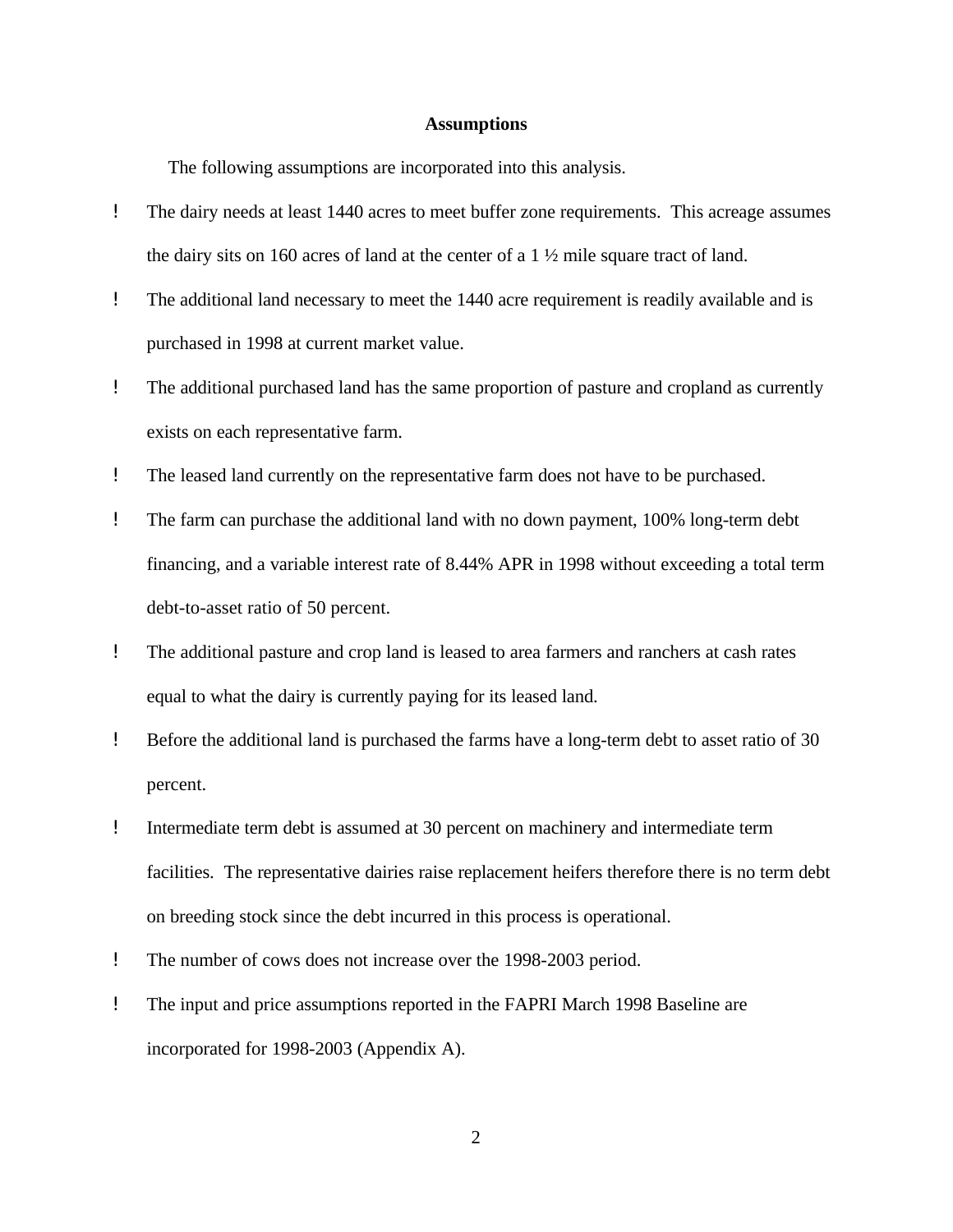#### **Moderate Size Farms**

Neither of the moderate size Texas dairies currently qualify as 1000 animal unit or larger CAFOs. The moderate size dairy in the Stephenville area has 400 cows while the farm in Hopkins County has 210 cows. To analyze the impact of additional land purchases on these dairies would require numerous assumptions about cow number expansion and their impact on the economic efficiency of the dairy operation. Neither moderate size dairy could finance the additional land to meet the ½ mile buffer zone with their current structure.

Even without considering the impacts of the proposed regulations under the AFPC Baseline analysis, the Central Texas 400 cow dairy (TXCD400) is projected to be in serious financial condition by year 2002 (AFPC Working Paper 98-1). The Baseline analysis suggests that major changes in the operation must occur for it to remain viable longer term. Increasing size might be one of those changes. In that case, not only would more land have to be purchased to meet the buffer requirements if it reached CAFO limits, but financing for the new facilities and cows would have to be arranged.

The moderate size East Texas dairy (TXED210), while profitable under the Baseline, is a very efficient dairy in the area that has lost more than 30 percent of its producers over the last 3 years. Expectations of continued structural change in the area indicate that this dairy will also have to make operational changes in the future. This East Texas dairy faces the same situation as the TXCD400 dairy in that it could not economically make the land purchase necessary to meet the requirements of the one-half mile buffer zone with its present size. Outside equity capital would have to be infused for this farm to make the transition even if all of the previously mentioned assumptions were met. Therefore, the proposed rules would likely lock these types of dairy operations into a structure that is not sustainable.

3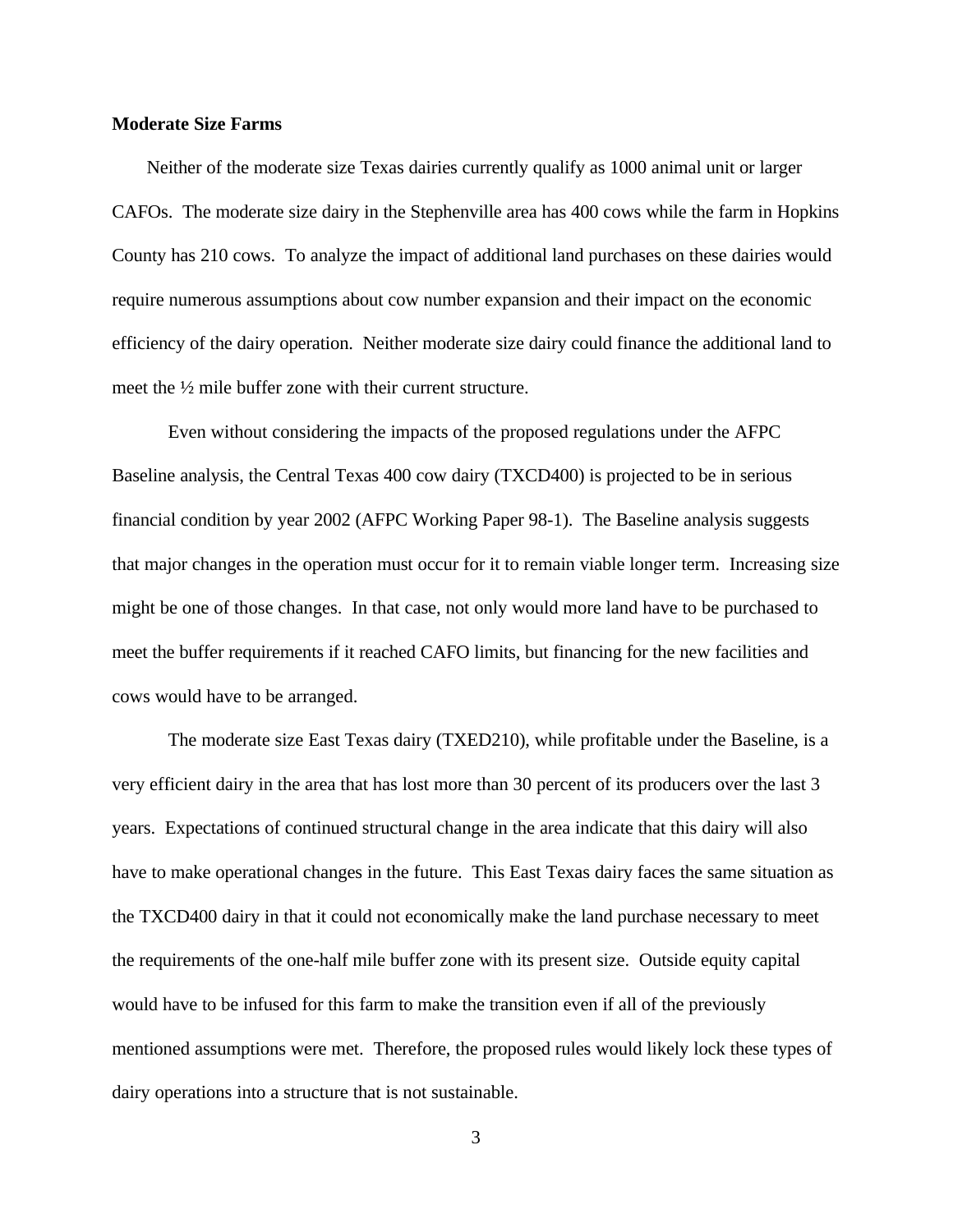### **Central Texas 825 Cow Dairy**

The Central Texas large dairy (TXCD825) currently owns 500 acres of land evenly split between crops and pastures (Appendix B). Therefore, to meet the proposed regulation, the farm must purchase 940 acres of land at a weighted average market value of \$675 per acre (\$850 for cropland, and \$500 for pasture). The additional debt financing to purchase \$634,500 of land increases the farm term debt/asset ratio from 17 percent to 48 percent.

The economic and financial impacts of the additional land purchased follows:

- ! Cash receipts increase on the farm due to allowing the operation to lease out the newly acquired land at current cash lease rates of \$50 acre for cropland and \$12.50 acre for pasture land (Table 1).
- ! Net cash farm income (NCFI) defined as total cash receipts minus all cash expenses declines annually over a range of 11 to 15 percent. The lower NCFI is due to increased property taxes and interest payments that more than offset increased revenues from leasing.
- ! The additional land purchase increases the average probability that the dairy will have a cash flow deficit from approximately 16 percent to 29 percent over the 1998-2003 study period.
- ! Ending cash reserves (NCFI minus minimum family living, principal payments, income and employment taxes, and cash down payments on new machinery) declines by 34 to 39 percent from baseline levels. The dairy however, is still capable of accumulating cash throughout the 1998-2003 period.
- ! If the dairy was required to make a down payment on the land of 30 percent, the operation would not cash flow in 1998.
- ! The probability of refinancing deficits, i.e., the chance that cash flow deficits could not be covered by cash reserves, increases in the land purchase alternative. In 1998 the dairy would

4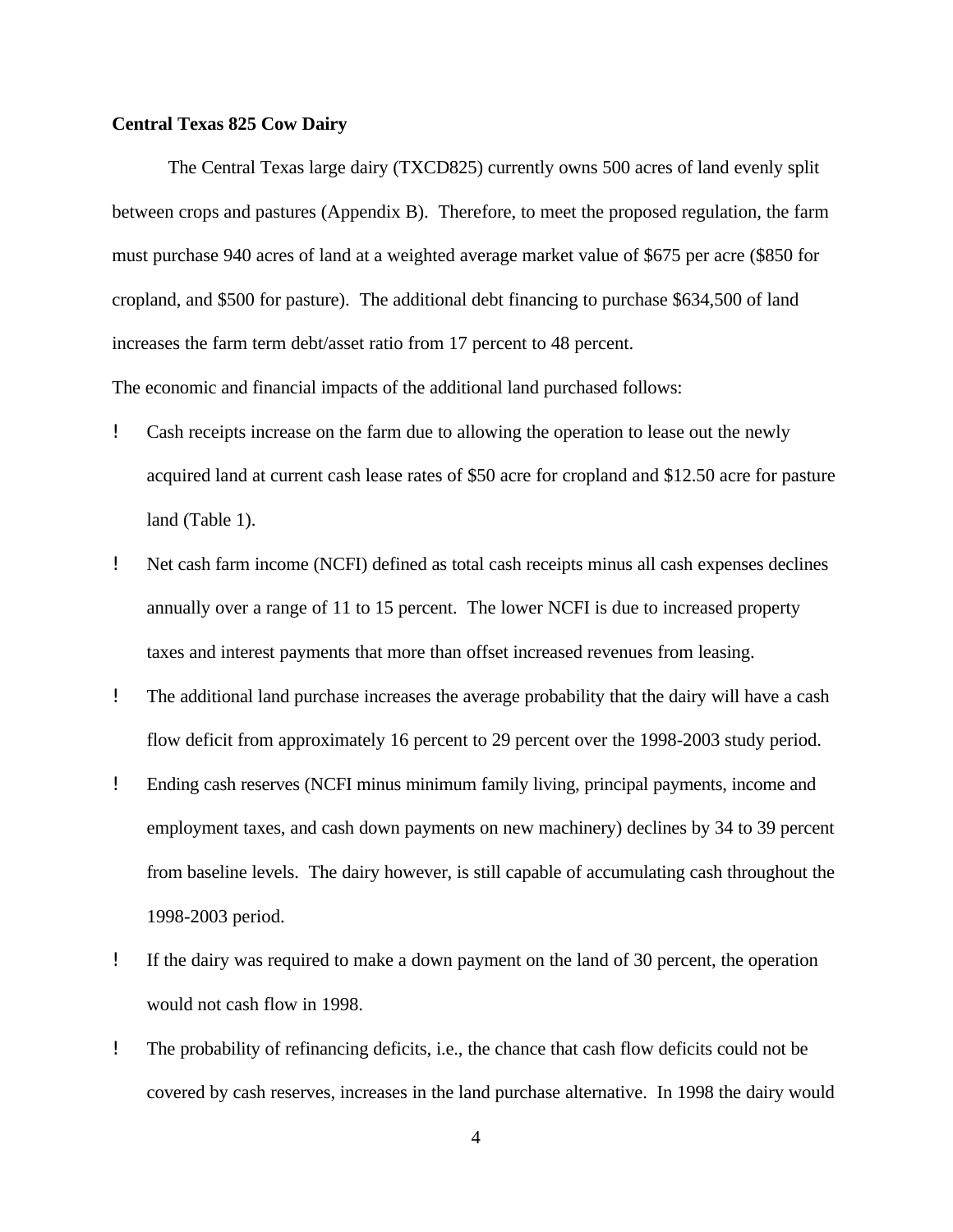have a 26 percent chance that it would have to refinance the operation from outside sources compared to 17 percent under the Baseline. As cash reserves build this the probability of refinancing declines, reaching only 2 percent by 2003 under the land purchase alternative.

! Due to the assumed increase in the value of land over the study period, there is only a small impact on the average net worth of the dairy. Under the land purchase alternative, real net worth is 4 percent lower than the Baseline in 2003.

#### **East Texas 650 Cow Dairy**

The large scale East Texas dairy (TXCD650) owned 800 acres of land, thus it must purchase 640 acres to meet the 1440 acre requirement.

- ! Cash receipts increase under the land purchase alternative due to leasing the additional acreage to area farmers and ranchers at a rate of \$35 acre for cropland and \$20 acre for pasture.
- ! The NCFI declines annually between 7 and 11 percent from the baseline.
- ! The probability of a cash flow deficit increases to over 50 percent in 2001. While ranging between 30 and 40 percent under the baseline, the land purchase alternative yields probabilities 5 to 14 percentage points higher, significantly increasing the cash flow risk that this dairy faces.
- ! Ending cash reserves are reduced from 42 to 55 percent from annual baseline levels.
- ! If a 30 percent down payment was required, the dairy would average negative ending cash reserves in 1998 and 1999.
- ! The probability that the dairy will have to refinance deficits increases over the baseline by 6 to 15 percentage points. In 2003 the dairy faces a 22 percent chance of experiencing negative ending cash reserves compared to 7 percent under the Baseline.

5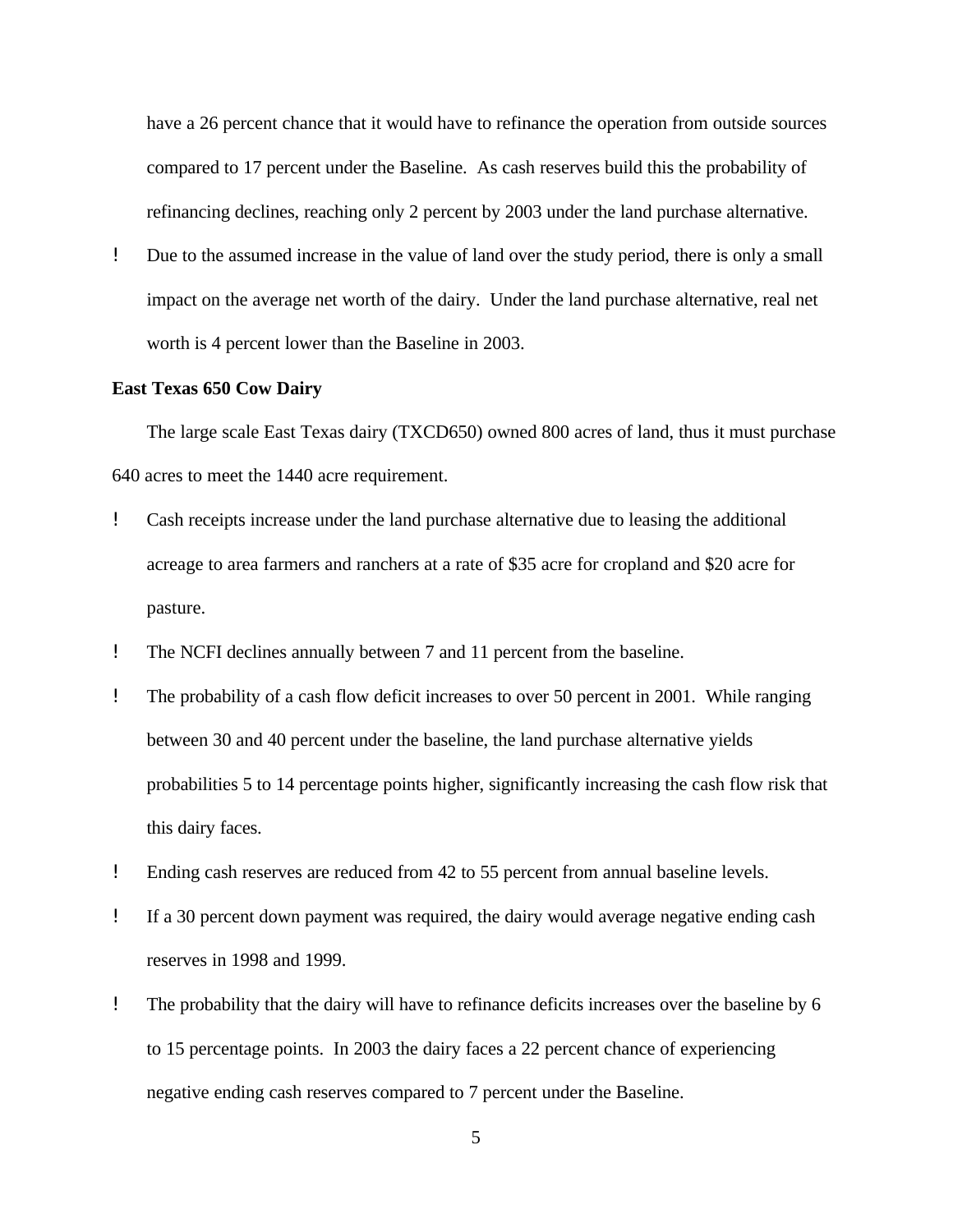! Real net worth declines by approximately 2 percent in 2003 relative to the Baseline. Therefore, the speculative increase in market value of a larger owned land base offsets some of the increased cash flow exposure on the period.

### **Summary**

While the assumptions that were made relative to land availability, its characteristics and its market value were rather overly simplistic, they point out the complexity of analyzing the implementation of such a proposed rule, especially for expanding dairy facilities. In this respect, the adverse consequences described are conservative. In reality, land is not always readily available for purchase. Even if it were the knowledge that the dairy must have it to expand would likely result in increases in the market power of the landowner and thus the price. Moderate dairies currently under structural pressure to grow could be constrained from growing to an economical size. This constraint could result in lower market values for existing dairies of all sizes.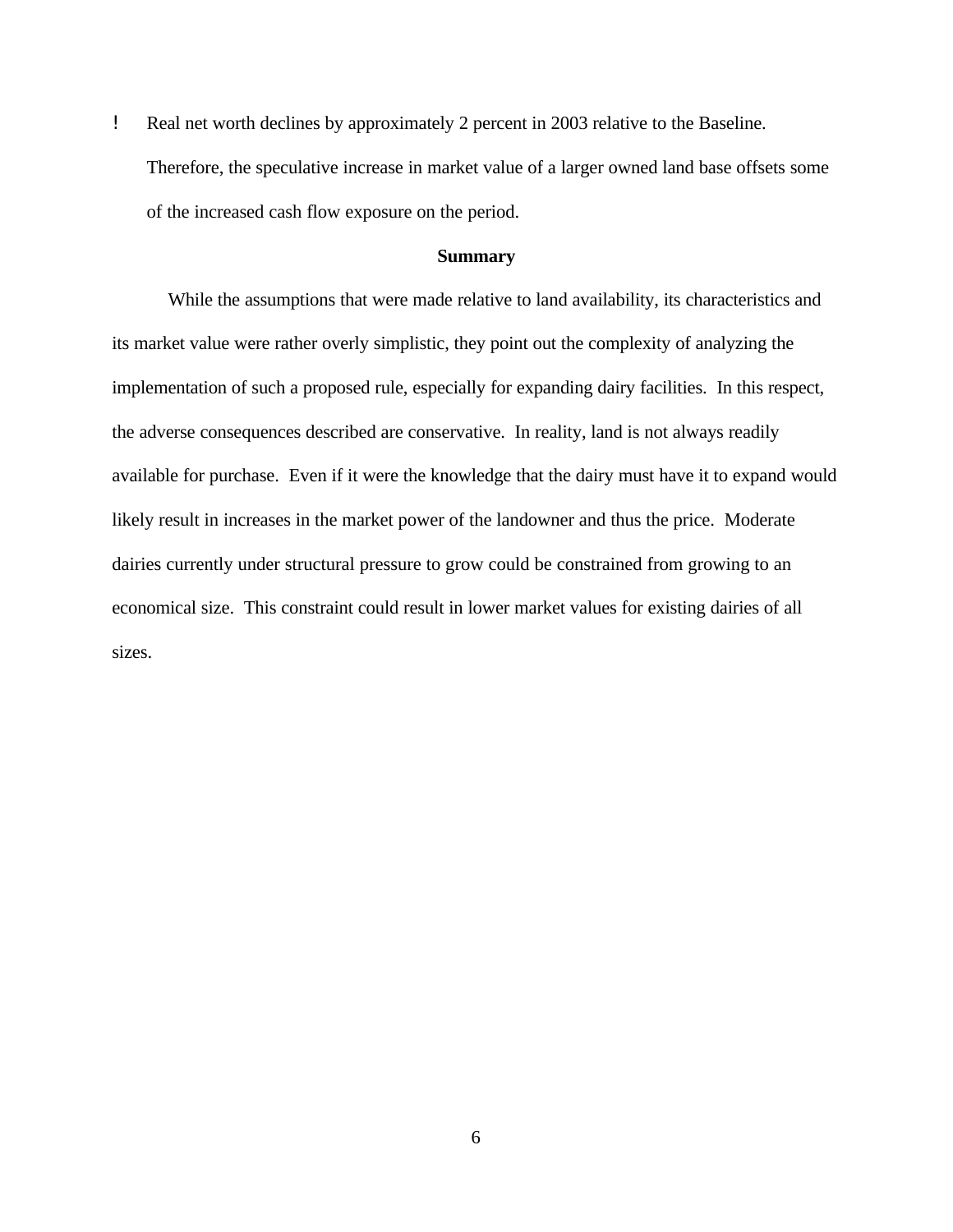|                                       | TXCD825<br><b>BASELINE</b> | TXCD825<br><b>PURCHASE</b> | TXED650<br><b>BASELINE</b> | TXED650<br><b>PURCHASE</b> |  |
|---------------------------------------|----------------------------|----------------------------|----------------------------|----------------------------|--|
| Total Cash Receipts (\$1000)          |                            |                            |                            |                            |  |
| 1998                                  | 2324.88                    | 2354.33                    | 1655.15                    | 1673.95                    |  |
| 1999                                  | 2359.32                    | 2388.62                    | 1681.37                    | 1700.17                    |  |
| 2000                                  | 2391.92                    | 2421.20                    | 1704.23                    | 1723.03                    |  |
| 2001                                  | 2413.44                    | 2441.91                    | 1718.14                    | 1736.94                    |  |
| 2002                                  | 2436.08                    | 2465.41                    | 1733.79                    | 1752.59                    |  |
| 2003                                  | 2455.82                    | 2485.19                    | 1746.05                    | 1764.85                    |  |
| Net Cash Farm Income (\$1000)         |                            |                            |                            |                            |  |
| 1998                                  | 340.08                     | 288.95                     | 226.06                     | 200.09                     |  |
| 1999                                  | 391.59                     | 340.76                     | 269.27                     | 243.74                     |  |
| 2000                                  | 401.54                     | 354.67                     | 278.29                     | 254.25                     |  |
| 2001                                  | 393.07                     | 344.04                     | 267.89                     | 245.32                     |  |
| 2002                                  | 386.07                     | 341.81                     | 260.39                     | 239.39                     |  |
| 2003                                  | 379.61                     | 336.96                     | 247.42                     | 228.48                     |  |
| Prob. of a Cash Flow Deficit (%)      |                            |                            |                            |                            |  |
| 1998<br>1999                          | 17.00                      | 26.00                      | 32.00                      | 38.00                      |  |
| 2000                                  | 17.00                      | 28.00                      | 39.00                      | 44.00<br>47.00             |  |
| 2001                                  | 17.00                      | 30.00                      | 39.00                      | 52.00                      |  |
| 2002                                  | 16.00<br>19.00             | 27.00<br>29.00             | 38.00<br>33.00             | 43.00                      |  |
| 2003                                  | 10.00                      | 31.00                      | 33.00                      | 43.00                      |  |
|                                       |                            |                            |                            |                            |  |
| Ending Cash Reserves (\$1000)<br>1998 | 145.99                     | 88.68                      | 61.02                      | 27.30                      |  |
| 1999                                  | 321.18                     | 208.55                     | 146.79                     | 80.93                      |  |
| 2000                                  | 491.29                     | 322.70                     | 233.01                     | 134.60                     |  |
| 2001                                  | 649.93                     | 419.74                     | 305.19                     | 172.46                     |  |
| 2002                                  | 818.01                     | 525.85                     | 388.89                     | 219.70                     |  |
| 2003                                  | 981.75                     | 624.47                     | 479.97                     | 273.68                     |  |
| Prob. of Refinancing Deficits (%)     |                            |                            |                            |                            |  |
| 1998                                  | 17.00                      | 26.00                      | 32.00                      | 38.00                      |  |
| 1999                                  | 5.00                       | 11.00                      | 25.00                      | 35.00                      |  |
| 2000                                  | 0.00                       | 10.00                      | 17.00                      | 29.00                      |  |
| 2001                                  | 0.00                       | 5.00                       | 12.00                      | 29.00                      |  |
| 2002                                  | 0.00                       | 4.00                       | 11.00                      | 24.00                      |  |
| 2003                                  | 0.00                       | 2.00                       | 7.00                       | 22.00                      |  |
| Nominal Net Worth (\$1000)            |                            |                            |                            |                            |  |
| 1998                                  | 1849.58                    | 1810.94                    | 1787.17                    | 1766.13                    |  |
| 1999                                  | 2150.73                    | 2108.93                    | 2014.82                    | 1994.61                    |  |
| 2000                                  | 2385.23                    | 2331.09                    | 2174.71                    | 2149.73                    |  |
| 2001                                  | 2572.38                    | 2497.58                    | 2294.13                    | 2260.91                    |  |
| 2002                                  | 2725.73                    | 2626.45                    | 2381.09                    | 2335.26                    |  |
| 2003                                  | 2896.19                    | 2779.68                    | 2499.41                    | 2446.48                    |  |
| Prob. of Losing Real Net Worth (%)    |                            |                            |                            |                            |  |
| 1998                                  | 0.00                       | 0.00                       | 0.00                       | 0.00                       |  |
| 1999                                  | 15.00                      | 15.00                      | 21.00                      | 21.00                      |  |
| 2000                                  | 4.00                       | 5.00                       | 11.00                      | 14.00                      |  |
| 2001                                  | 1.00                       | 2.00                       | 11.00                      | 12.00                      |  |
| 2002<br>2003                          | 3.00<br>2.00               | 4.00<br>4.00               | 12.00<br>10.00             | 15.00<br>12.00             |  |
|                                       |                            |                            |                            |                            |  |
| Real Net Worth (\$1000)               | 1811.54                    | 1773.69                    |                            |                            |  |
| 1998<br>1999                          | 2056.02                    | 2016.06                    | 1750.41<br>1926.10         | 1729.80<br>1906.78         |  |
| 2000                                  | 2222.68                    | 2172.22                    | 2026.50                    | 2003.22                    |  |
| 2001                                  | 2337.06                    | 2269.11                    | 2084.27                    | 2054.09                    |  |
| 2002                                  | 2412.44                    | 2324.56                    | 2107.40                    | 2066.84                    |  |
| 2003                                  | 2499.29                    | 2398.74                    | 2156.88                    | 2111.20                    |  |

#### **Table 1. ECONOMIC IMPACT ON REPRESENTATIVE TEXAS DAIRIES OF PURCHASING LAND TO MEET ½ MILE BUFFER ZONE FOR CONFINED ANIMAL FEEDING OPERATION.**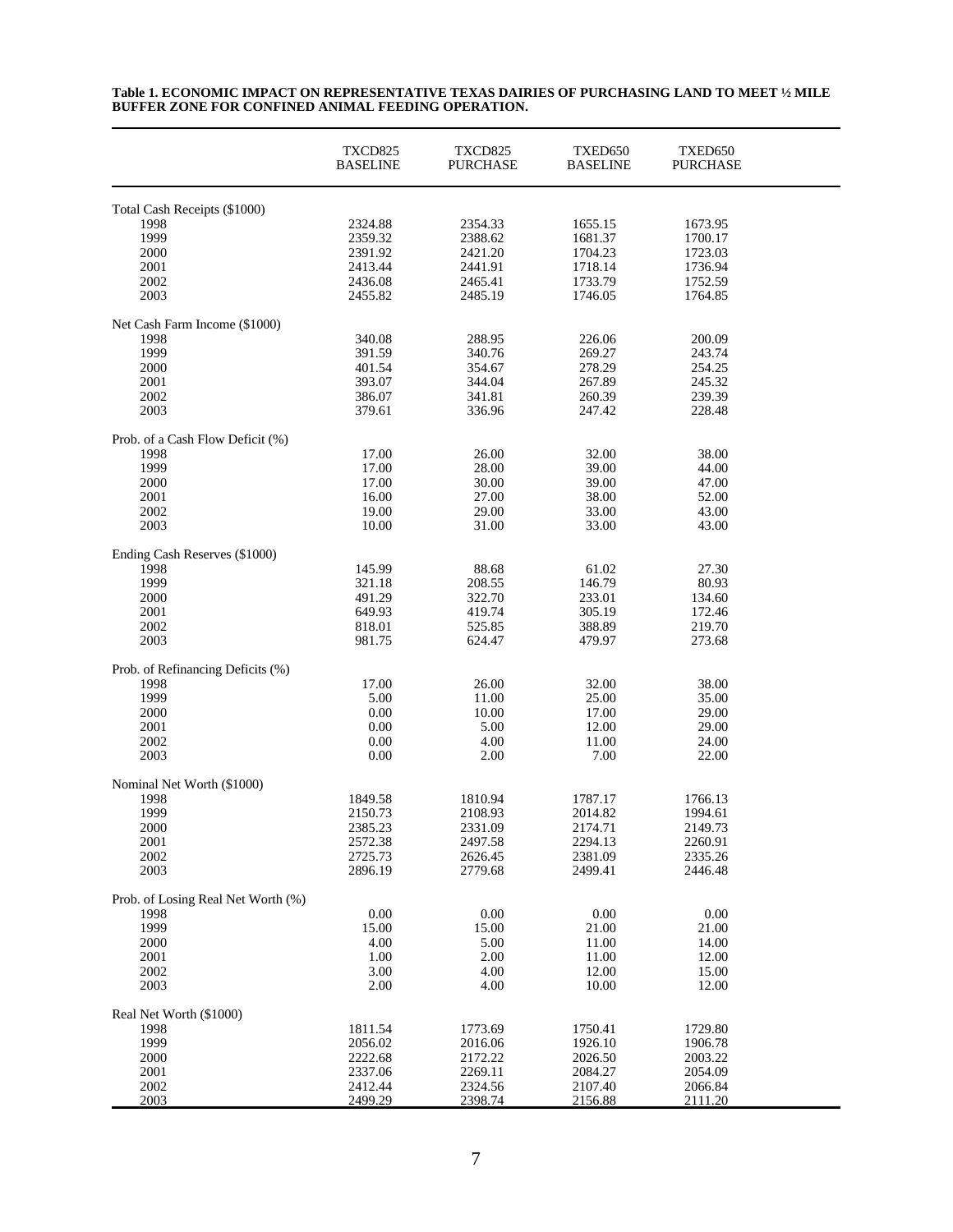|                                                                    | 1998           | 1999           | 2000           | 2001           | 2002           | 2003           |  |
|--------------------------------------------------------------------|----------------|----------------|----------------|----------------|----------------|----------------|--|
| Corn (\$/bu.)                                                      | 2.39           | 2.37           | 2.42           | 2.46           | 2.49           | 2.54           |  |
| Wheat $(\frac{6}{bu})$                                             | 3.33           | 3.37           | 3.49           | 3.54           | 3.57           | 3.62           |  |
| Cotton $(\frac{5}{lb})$                                            | 0.6888         | 0.6894         | 0.69420        | .7005          | 0.7069         | 0.7129         |  |
| Sorghum (\$/bu.)                                                   | 2.21           | 2.19           | 2.24           | 2.29           | 2.33           | 2.38           |  |
| Soybeans (\$/bu.)                                                  | 5.87           | 5.91           | 5.92           | 5.97           | 6.01           | 6.08           |  |
| Barley (\$/bu.)                                                    | 2.25           | 2.26           | 2.32           | 2.34           | 2.36           | 2.39           |  |
| Oats (\$/bu.)                                                      | 1.54           | 1.54           | 1.56           | 1.58           | 1.59           | 1.61           |  |
| Rice (\$/cwt.)                                                     | 9.31           | 9.30           | 9.33           | 9.37           | 9.39           | 9.42           |  |
| Soyb. Meal $(\frac{f}{t})$                                         | 176.10         | 177.20         | 179.50         | 181.90         | 183.40         | 185.80         |  |
| All Hay (\$/ton)                                                   | 93.00          | 92.80          | 93.40          | 94.70          | 95.60          | 96.70          |  |
| <b>Cattle Prices</b><br>Fdr Cattle (\$/cwt)<br>Fed Cattle (\$/cwt) | 81.83<br>69.29 | 91.20<br>74.90 | 95.00<br>78.55 | 90.20<br>74.79 | 85.65<br>71.70 | 81.90<br>69.11 |  |
| Cull Cows (\$/cwt)                                                 | 40.34          | 46.05          | 47.39          | 47.51          | 45.41          | 43.95          |  |
| Milk Prices -- National and State<br>All Milk (\$/cwt)             | 13.27          | 13.15          | 13.11          | 13.09          | 13.08          | 13.07          |  |
| Texas (\$/cwt)                                                     | 13.64          | 13.51          | 13.46          | 13.42          | 13.41          | 13.38          |  |
| <b>Annual Interest Rates</b><br>Long-Term (%)                      | 8.44           | 8.31           | 7.94           | 7.78           | 7.53           | 7.29           |  |
| Intermed-Term (%)                                                  | 9.10           | 8.98           | 8.60           | 8.60           | 8.35           | 8.39           |  |
| Savings Acct. (%)                                                  | 5.10           | 4.98           | 4.60           | 4.60           | 4.35           | 4.39           |  |
| Annual Rate of Change for Input Prices Paid<br>Seed Prices (%)     |                | 1.74           | 1.81           | 2.03           | 1.93           | 2.07           |  |
| Fertilizer Prices (%)                                              |                | 0.30           | 1.60           | 1.86           | 1.86           | 1.26           |  |
| Chemical Prices (%)                                                |                | $-0.34$        | 1.11           | 1.91           | 2.04           | 2.26           |  |
| Machinery Prices (%)                                               |                | 0.83           | $-0.40$        | $-0.90$        | 0.28           | $-0.09$        |  |
| Fuel and Lube Prices (%)                                           |                | 0.31           | 3.01           | 3.51           | 3.46           | 2.22           |  |
| Labor $(\%)$                                                       |                | 1.61           | 1.96           | 2.19           | 1.95           | 1.82           |  |
| Other Input Prices (%)                                             |                | 1.93           | 1.84           | 1.85           | 2.22           | 2.17           |  |
| Non-Feed Dairy Costs (%)                                           |                | 1.68           | 2.07           | 2.24           | 2.01           | 1.92           |  |
| Non-Feed Beef Costs (%)                                            |                | 0.34           | 1.10           | 1.20           | 1.16           | 0.99           |  |
| Non-Feed Hog Costs (%)                                             |                | 0.90           | 1.59           | 1.69           | 1.61           | 1.47           |  |
| Annual Change in<br>Consumer Price Index (%)                       |                | 2.75           | 2.59           | 2.57           | 2.65           | 2.56           |  |
| Annual Rate of Change<br>for U.S. Land Prices $(% )$               |                | 4.93           | 2.99           | 212            |                | 2.13           |  |

**Appendix A. FAPRI 1998 BASELINE PRICES, INTEREST, AND INFLATION RATES.**

Source: Food and Agricultural Policy Research Institute (FAPRI) at the University of Missouri-Columbia and Iowa State University.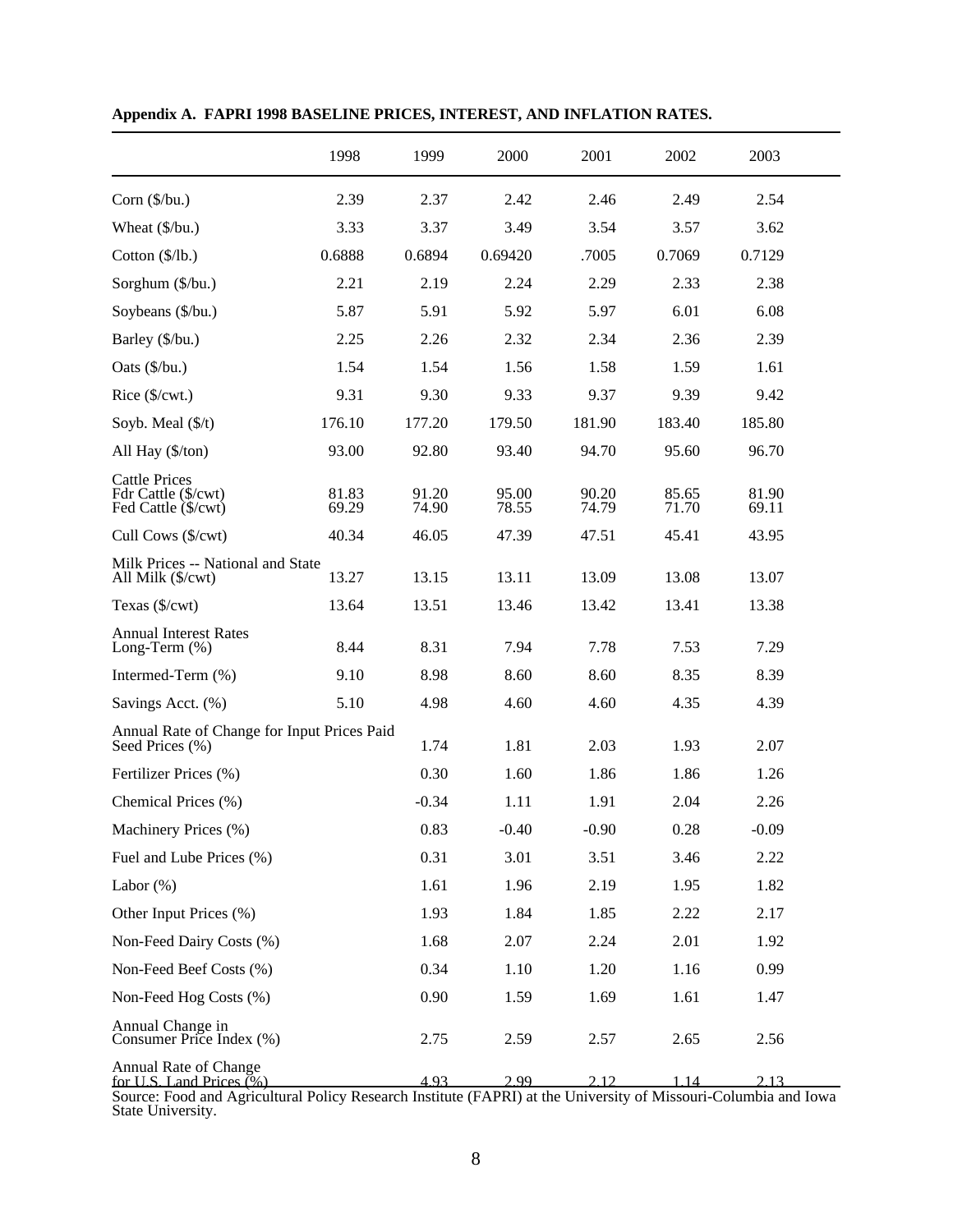|                                                                                  | TXCD825<br><b>BASELINE</b>     | TXCD825<br><b>PURCHASE</b>     | TXED650<br>TXED650            | <b>BASELINE PURCHASE</b>         |
|----------------------------------------------------------------------------------|--------------------------------|--------------------------------|-------------------------------|----------------------------------|
| <b>Total Cropland</b><br>Acres Owned<br>Acres Leased                             | 250.<br>250.<br>0.             | 720.<br>720.<br>0.             | 500.<br>500.<br>0.            | 900.<br>900.<br>$\overline{0}$ . |
| Pastureland<br>Acres Owned                                                       | 250.                           | 720.                           | 300.                          | 540.                             |
| <b>Total Land</b>                                                                | 500.                           | 1440.                          | 800.                          | 1440.                            |
| Assets (\$1000)<br>Total<br><b>Real Estate</b><br>Machinery<br>Other & Livestock | 2205.<br>913.<br>254.<br>1038. | 2770.<br>1547.<br>254.<br>969. | 2238.<br>980.<br>371.<br>887. | 2576.<br>1364.<br>371.<br>841.   |
| Debt/Asset Ratios<br>Total<br>Intermediate<br>Long Run                           | 0.16<br>0.06<br>0.30           | 0.35<br>0.07<br>0.57           | 0.20<br>0.13<br>0.30          | 0.32<br>0.13<br>0.48             |
| Number of Livestock<br>Dairy Cows<br>Cwt Milk/Cow                                | 825.<br>192.                   | 825.<br>192.                   | 650.<br>170.                  | 650.<br>170.                     |
| 1998Gross Receipts (\$1,000)*<br>Total                                           | 2322.0                         | 2322.0                         | 1653.3                        | 1653.3                           |
| Milk                                                                             | 2172.5<br>93.6%                | 2172.5<br>93.6%                | 1493.0<br>90.3%               | 1493.0<br>90.3%                  |
| Dairy Cattle                                                                     | 149.5<br>6.4%                  | 149.5<br>6.4%                  | 160.3<br>9.7%                 | 160.3<br>9.7%                    |
| 1998 Planted Acres**<br>Total                                                    | 450.0                          | 450.0                          | 500.0                         | 500.0                            |
| Hay                                                                              | 0.0<br>0.0%                    | 0.0<br>0.0%                    | 140.0<br>28.0%                | 140.0<br>28.0%                   |
| Silage                                                                           | 430.0<br>95.6%                 | 430.0<br>95.6%                 | 360.0<br>72.0%                | 360.0<br>72.0%                   |
| Sorghum Chop                                                                     | 20.0<br>4.4%                   | 20.0<br>4.4%                   | 0.0<br>0.0%                   | 0.0<br>0.0%                      |

**Appendix B. Characteristics of Representative Texas Dairy Farms Before and After Land Purchase to Meet Proposed ½ Mile Buffer Zone.** 

 \* Receipts for 1998 are included to indicate the relative importance of each enterprise to the farm. Percents indicate the percentage of the total receipts accounted for by the livestock categories and the crops.

 \*\* Acreages for 1998 are included to indicate the relative importance of each enterprise to the farm. Total planted acreage may exceed total cropland available due to double cropping. Percents indicate the percentage of total planted acreage accounted for by the crop. The additional land purchased to meet the 1440 total acre requirement are assumed leased to local farms and ranches at current cash rental rates.